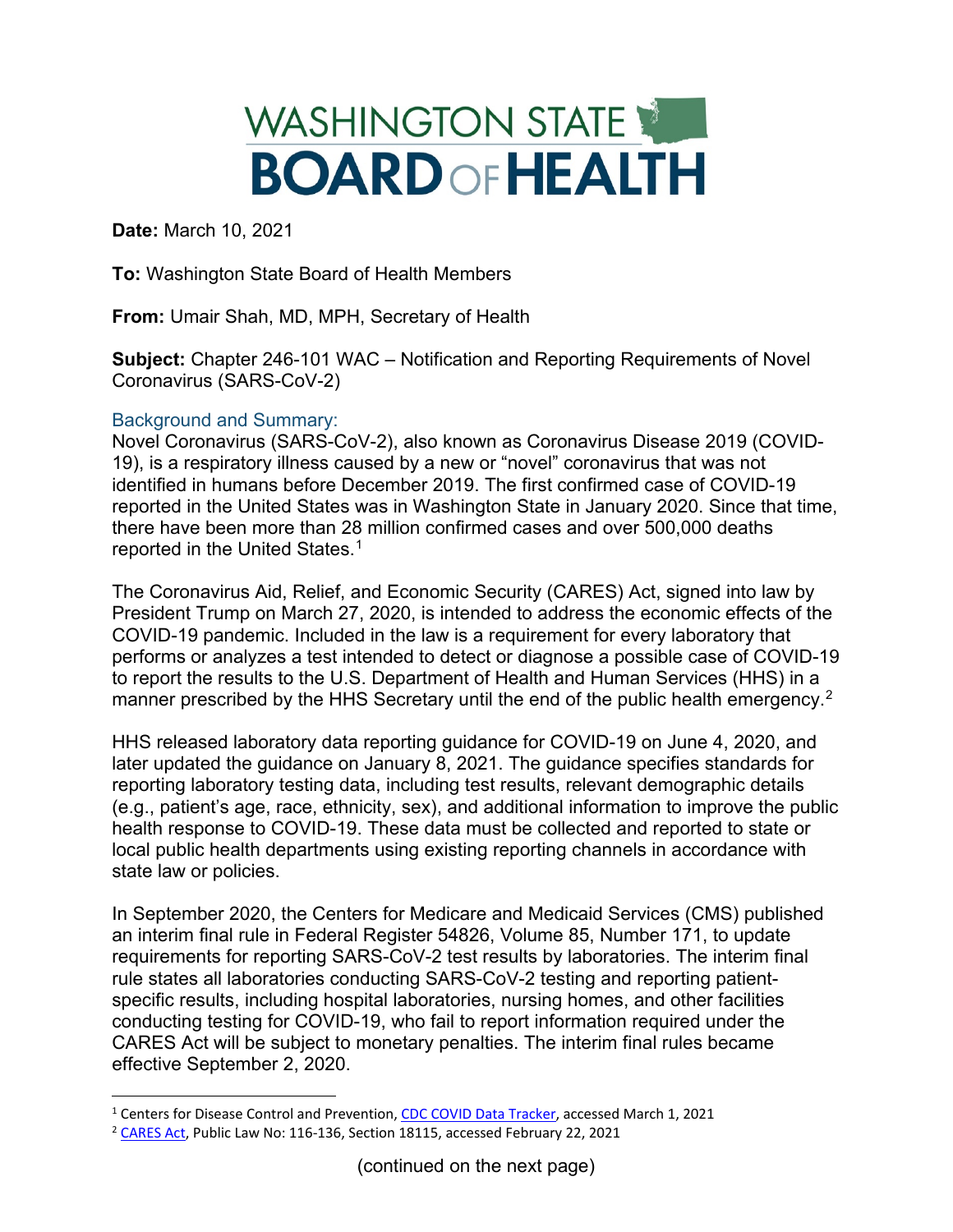Washington State Board of Health March 10, 2021 Meeting Memo Page 2

The Board has the authority under [RCW 43.20.050\(](https://apps.leg.wa.gov/RCW/default.aspx?cite=43.20.050)f) to adopt rules for the prevention and control of infectious and noninfectious diseases, as well as authority to adopt rules that govern reporting information that is necessary for public health officials to protect the public's health by tracking communicable diseases and other conditions.

Complete demographic information is key to understanding which communities are impacted by the pandemic. Per the Department of Health (Department), race and ethnicity data is unknown for 42 percent of confirmed COVID-19 cases and 43 percent of hospitalizations.[3](#page-1-0) Understanding which populations are being disproportionately impacted can enable public health to build partnerships with community-based organizations to develop community-led prevention strategies.

The State Board of Health (Board) has previously adopted two emergency rules for COVID-19 reporting:

- On July 30, 2020, the State Board of Health (Board) adopted an emergency rule that explicitly designates COVID-19 as a notifiable condition and requires health care providers, health care facilities, and laboratories to report demographic data with COVID-19 test results. This emergency rule expired on November 28, 2020.
- On November 9, 2020, the Board adopted a second emergency rule to continue the requirement that demographic and other testing data be reported with COVID-19 test results. The second emergency rule also requires animal cases of COVID-19 to be reported by the Department of Agriculture. This emergency rule became effective on November 29, 2020.

I believe we must continue to designate COVID-19 as a notifiable condition and maintain reporting requirements consistent with HHS guidance. The requirement to report essential testing and demographic data with each COVID-19 test result will continue to enable the public health system to accurately determine the burden of infection on vulnerable groups and identify appropriate public health interventions.

I recommend the Board adopt a third emergency rule to ensure continued compliance with the CARES Act. I believe the immediate adoption of this rule is necessary for the preservation of the public health, safety and general welfare of the State of Washington.

## Recommended Board Actions:

The Board may wish to consider, amend if necessary, and adopt the following motion:

The Board adopts a third emergency rule to extend the designation of COVID-19 as a notifiable condition and require health care providers, health care facilities, laboratories, local health jurisdictions, and the Department of Agriculture to report testing data and additional information to improve the public health response to COVID-19 in accordance with the CARES Act. The Board directs staff to file a second CR-103E to extend WAC 246-101-017 without lapse, effective on March 30, 2021.

<span id="page-1-0"></span><sup>3</sup> Washington State Department of Health, [COVID-19 Data Dashboard,](https://www.doh.wa.gov/Emergencies/COVID19/DataDashboard) accessed March 1, 2021